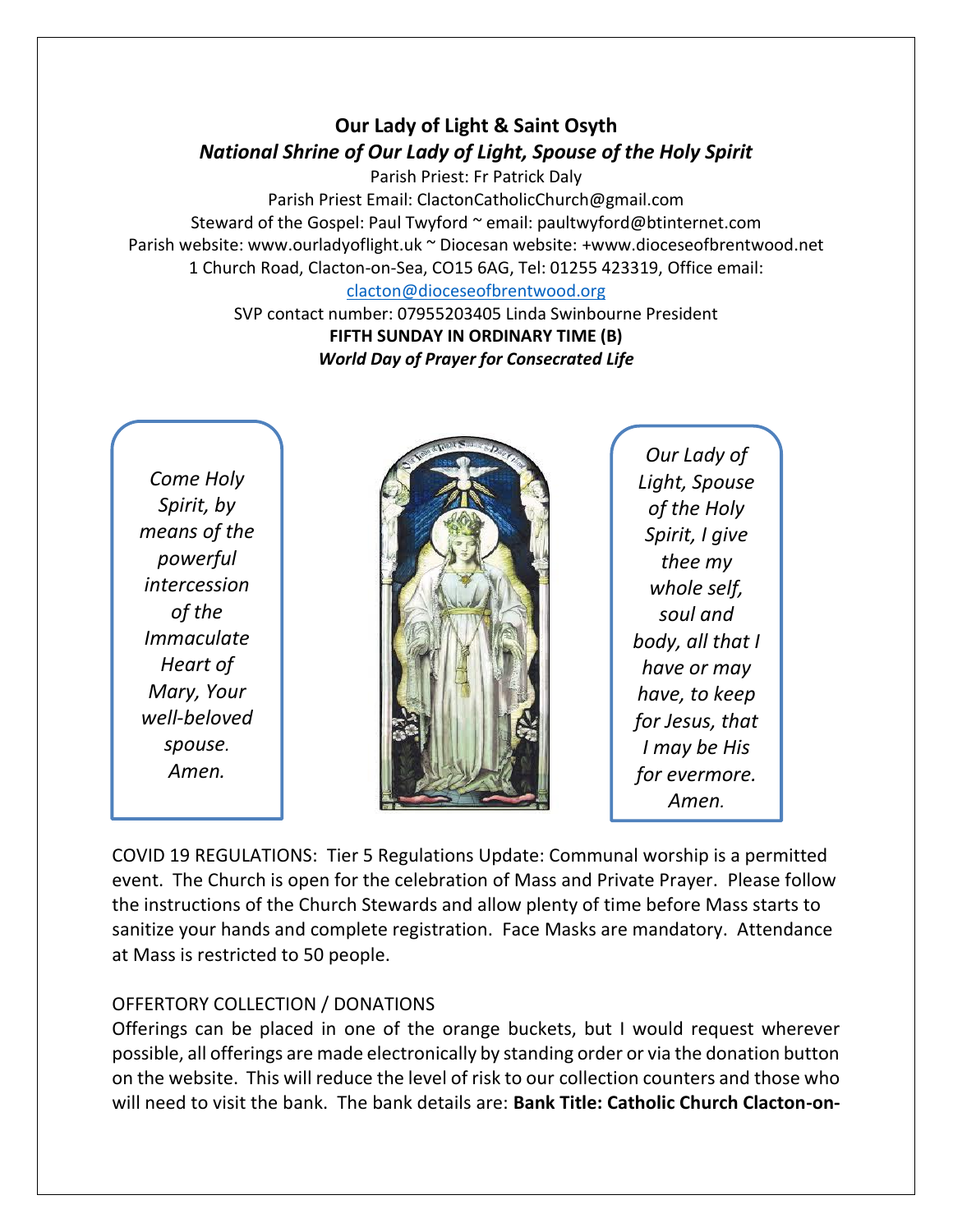**Sea, Sort Code 401322, Account Number: 41020463.** Members of the gift-aid scheme should quote their name and gift aid number in the Reference. Funds received last week:

Collection and donations: £195.50 of which £95.00 was gift aided.

Electronic Offerings £308.00of which £268.00 was gift aided.

Thank you for your generosity, for Gift Aiding your offerings, and for your support of the parish. Fr Patrick.

## MARK 1:29-39

Saint Mark in today's Gospel tells us about Jesus' healing ministry, and His mission to proclaim the Kingdom of God. The Gospel reading commences with an account of the healing of Simon's mother-in-law from a fever. Jesus went into her room and took her by the hand and helped her up. Immediately the fever left her, and she began to wait on them. The remarkable detail is that she was not left exhausted by the fever but was full of energy and eager to serve Jesus and His disciples.

Jesus' mission on earth was to bring healing to humanity. If you read the Gospels, they are full of healing events. Whenever Jesus met anybody, He healed their hearts, souls, minds, and bodies. The Gospel tells us that 'they brought to Him all who were sick and those who were possessed by devils.' Jesus would achieve His greatest act of healing through His passion and crucifixion. John the Baptism said, 'Here is the lamb of God who takes away the sins of the world'. Jesus laid down His life to be the perfect sacrifice for our sins. Through His passion, death and resurrection, Jesus has defeated sin and death. He has restored humanity's relationship with God. He has granted to all who believe in Him the gift of eternal life. This is the Good News. This is the coming of the Kingdom of God.

We are told in the Gospel, that Jesus got up long before dawn and went to a lonely place and prayed to His Father. Jesus prayed to be at one with the Father's will. He prayed to show the importance of prayer in our lives. We must pray to understand God's will in our lives. Following His prayer, Jesus set out immediately to proclaim the Kingdom of God. Jesus tells us that He came into humanity to proclaim the Good News. Following Jesus' death, resurrection, and Ascension into heaven, His earthly mission came to an end, and we await His return at the end of time. The healing ministry of Jesus continues following His Ascension through the Holy Spirit and the Church. Jesus gave us His sacraments. Each sacrament is a healing encounter with the person of Jesus Christ. This is true of all the sacraments, but most especially true of the Holy Eucharist, the Body and Blood of Our Lord Jesus Christ.

FUNERAL: The funeral Mass for Patrick Cunnane will take place on Monday 8<sup>th</sup> February. Please pray for the repose of his soul and for his family who are grieving at this time.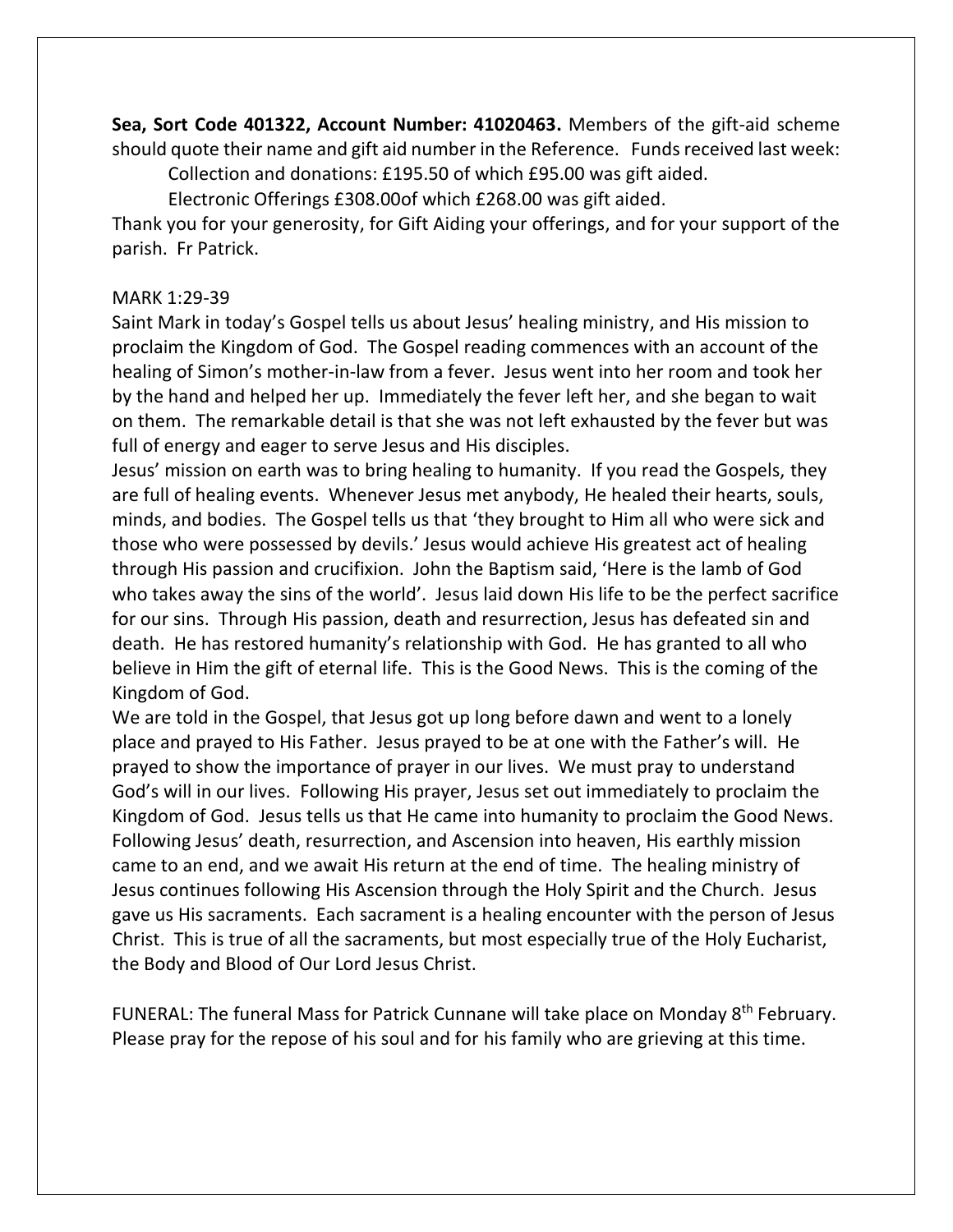THE RIGHT TO LIFE PRAYER: 'We pray for all women going through unexpected pregnancies, that they would experience peace and support in their situation, and experience the many blessings that motherhood brings. Lord hear us".

MARRIAGE AND FAMILY LIFE. Marriage is not just a relationship but a vocation and a means of holiness. Please pray for married couples, those preparing for marriage (especially those who have had to defer weddings), and those who have been widowed especially in the past year. In the run up to St Valentine's Day the Brentwood Marriage and Family Life Facebook page (BrentwoodMandFL) will include interviews with couples from around the Diocese. If you are experiencing difficulties in your marriage, or would like to deepen your understanding of this vocation and each other, a number of organisations are able to help remotely during the lockdown, such as Retrouvaille, Marriage Care and Smart Loving. Search for these organisations online. Retrouvaille is running its first virtual weekend for couples in difficulty this month, 25th - 28th February (0788 729 6983 / 0797 338 0443 / retrouvailleukinfo@gmail.com).

| Saturday 6 <sup>th</sup> February       | 9.30 am.              | <b>MASS: Serena Deady</b>    |
|-----------------------------------------|-----------------------|------------------------------|
| Memorial of St Paul Miki &              |                       | Intentions                   |
| Comps, Mm.                              |                       | St Clare's Primary           |
|                                         |                       | School                       |
| Saturday 6 <sup>th</sup> February       | 11.00 am to 12.00 am. | <b>SACRAMENT OF</b>          |
|                                         |                       | <b>RECONCILIATION:</b>       |
|                                         |                       | Confessions will be          |
|                                         |                       | heard in the Sacristy.       |
|                                         |                       | Please tell the Steward      |
|                                         |                       | that you wish to go to       |
|                                         |                       | confession.                  |
| Saturday 6 <sup>th</sup> February       | 11.00 am to 1.00 pm.  | Church is open for           |
|                                         |                       | private prayer with          |
|                                         |                       | Exposition of the            |
|                                         |                       | <b>Blessed Sacrament.</b>    |
| Saturday 6 <sup>th</sup> February Vigil | $6.00$ pm.            | MASS: Angela Cook &          |
| Mass of the Fifth Sunday in             |                       | <b>Family Intentions</b>     |
| Ordinary Time (B)                       |                       | Justyna                      |
| Sunday 7 <sup>th</sup> February         | 8.30 am.              | <b>MASS: Michael Phesant</b> |
| The Fifth Sunday in Ordinary            |                       | Intentions                   |
| Time (B)                                |                       | Peter & Laura                |
| (World Day of Prayer for                |                       |                              |
| Consecrated Life).                      |                       |                              |